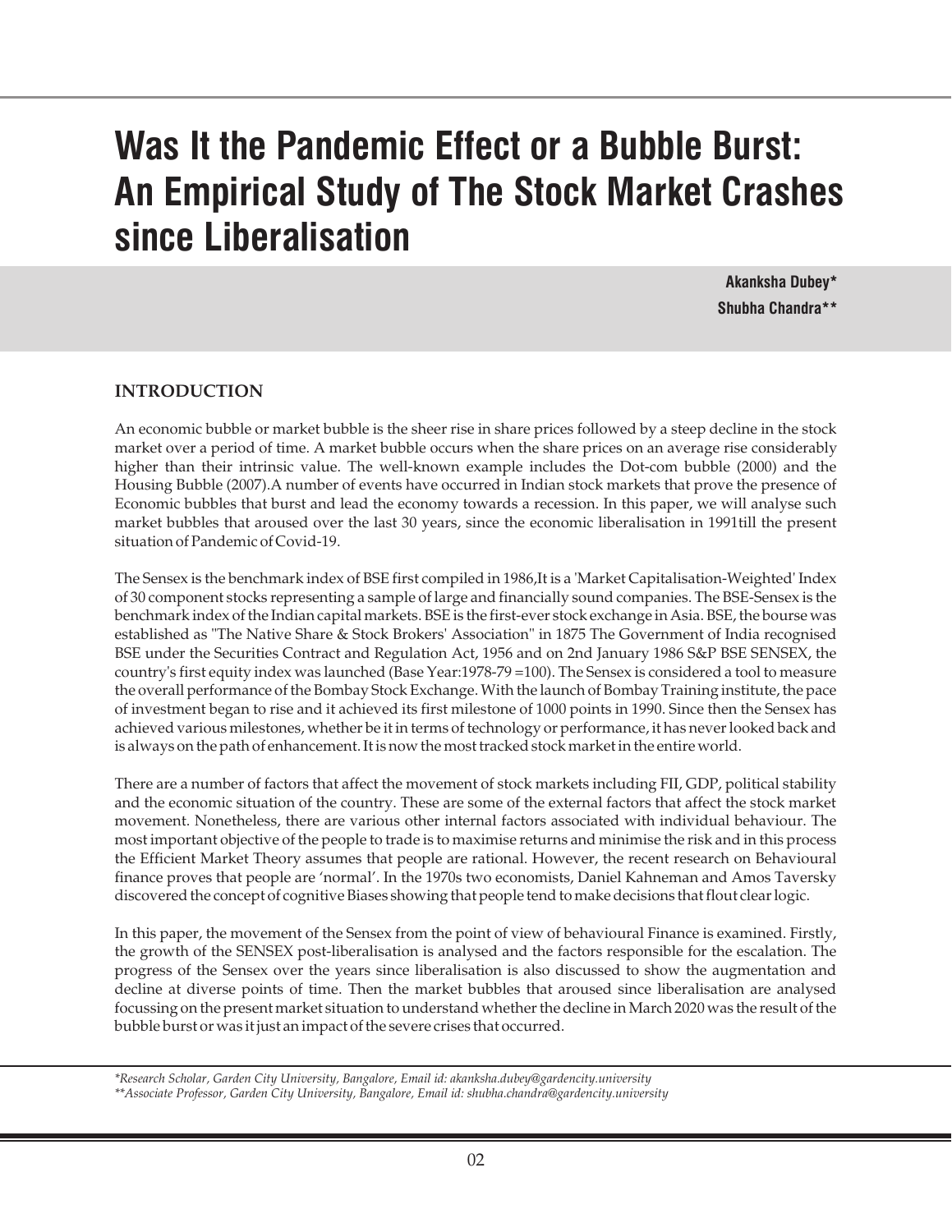The various biases that affect investor behaviour in the stock market are broadly divided into four heads. Heuristics, Disposition effect, Market and the Herd behaviour. Other biases that promote bubbles include overconfidence, anchoring, and representativeness, regret theory which leads investors to interpret increasing prices as a trend that will continue, causing them to chase the market.

## **OBJECTIVES**

- 1. To study the development of SENSEX post-liberalisation
- 2. To find out the factors responsible for the directional movements in the stock market at diverse points in time.
- 3. To shove the role of behavioural factors in the current market scenario.

### **LITERATURE REVIEW**

The dynamism in Indian stock markets has increased manifold in the present era. The economic survey 2019-20 said that the economics events since 1991 proved to be a major landmark in relation to Sensex. It said that after the liberalisation and market reforms; the Sensex has been rising hastily, creating each new pinnacle in a shorter span than the previous one.

According to a study conducted by Rao et.al. published in 1999, the number of companies listed on BSE more than doubled between 1991-92 and 1995-96 and the equity capital increased by more than five times. The number of issues increased from 455 in 1991-92 to nearly 1,700 each in 1994-95 and 1995-96. There were three main factors responsible for this rise: Firstly, the stocks scam revealed in the year 1992, where the share prices increased multiple times, gave people a herd mentality that they can earn huge money and the investment increased. Secondly, the optimism created by the culmination of the licensing system. Thirdly, the appearance of government firms and banks in the market created a positive impact on the capital market.

In an article by Singh Ajit (1998) the stock market boom was created as a result of the entry of a large number of domestic and foreign markets.

In the paper by Benjamin F. King (1966) said that an interesting implication of the analysis is that there exists a high degree of correlation between changes in market factors and the corresponding change in the logarithm of Standard & Poor's Composite Index. He explains that the prices of a security are affected by any incoming information that is distinctive to that security.

M K Roy (2001) identifies 6 factors that affect the stock market movement. These are the index of industrial production (DIIP), the yield on Treasury bill (YTB), the yield on long term government bond (YGB), interest on debenture (DEB), rate of inflation (DINF) and the money supply.

White Eugene N. (1990) found that an important reason for the crash of 1929 was the irrational behaviour of the investors. People who had never even bought stocks earlier also entered the market due to a sudden and sharp rise. Other factors that led to the decline were the Credit Policy, New issues, changes in duties and tariffs, international effects like monetary policies of other countries and the interest rates.

Mukerjee D. (2007) observed that Indian Markets have closely integrated with the world markets. The Indian stock markets react to any new happening in the global scenario be it macroeconomic or country-specific affects the various markets.

A study conducted by Tuyon &Ahmad (2016) examines the state of market efficiency in the Malaysian stock market. They observed that investor behavior is bounded, rational and that there exists a weak form of efficiency in the Malaysian stock market. The stock markets are too much affected by economic crises.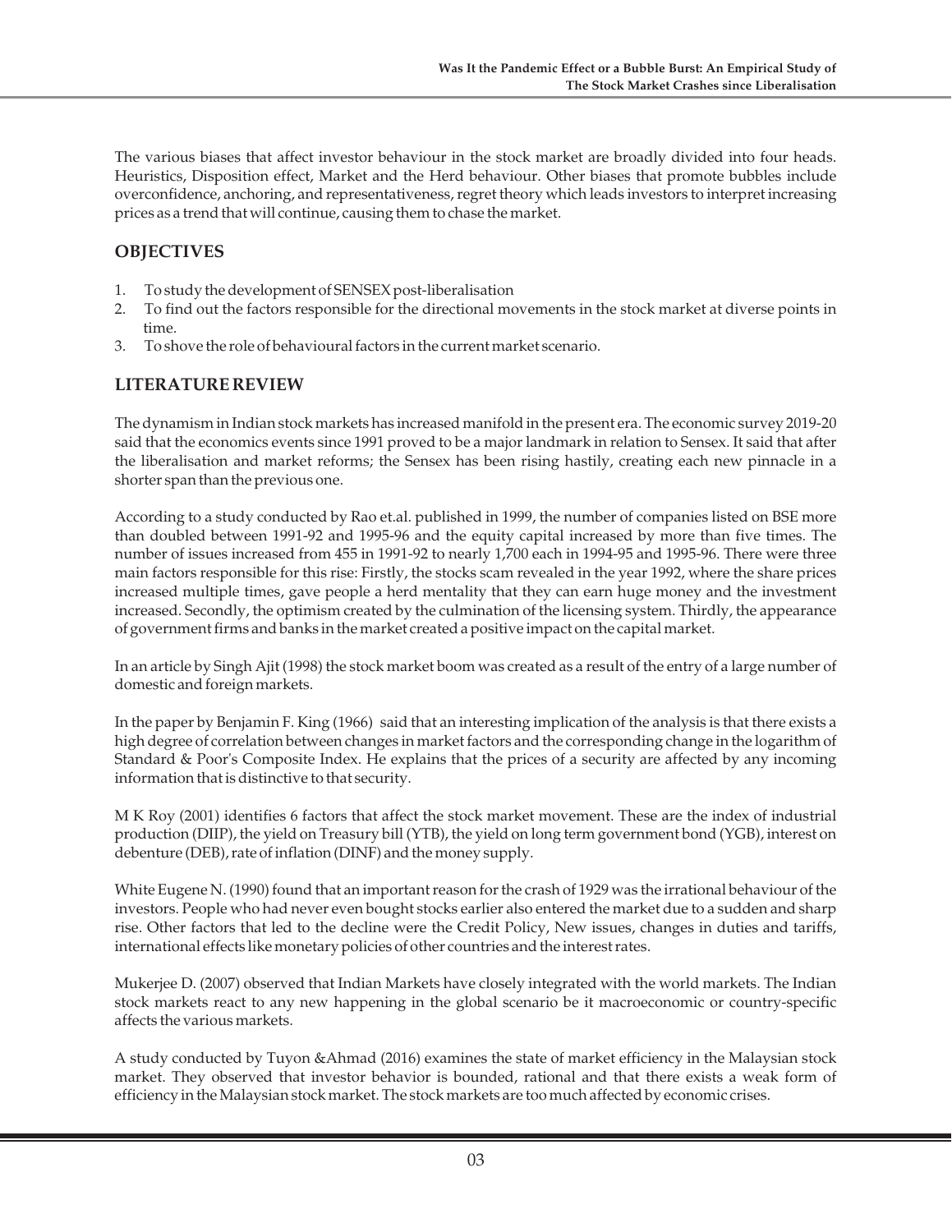Another study conducted by Yurttadura & Ozcelikb (2019) establishes that the psychological biases of the people affect their decision making. Demographic factors like age, gender, income, education, occupational background, psychological and emotional factors affect decision making. They concluded that low-income individuals associate their earnings with their abilities while the losses to their luck.

Oprean & Tanasescu (2014) studied the factors that affect the emerging markets. They observed that trading is influenced by investor's irrational behaviour. People behave like animals. If everyone does the same, they feel safe and this results to herd behaviour.

Bujang et.al. (2016) studied the impact of investor behavior and sentiments on the decision-making process. They concluded that investor sentiments have an influence over stock returns, fundamental factors also influence future returns and there is an existence of rational bubbles during the financial crises.

Bertella et.al. (2014) examined the effect of confidence level over agents and ultimately on stock markets. They explained that due to behavioral heterogeneity there exists excess volatility of risky assets relative to their fundamental value. The confidence level of agents also changes over time, which affects their market behaviour and leads to the reoccurrence of market bubbles.

Shiller (2003) explained that EMH will not be able to explain correctly the reasons behind the stock market bubbles. He also has criticized Fama on two grounds. First, he says that neither there is no principle of psychology nor any research on financial anomalies, that proves people often under react. The second statement of Fama, which says market anomalies often disappear with time or with an improvement in research methodology, is not true either. Shiller says that the biggest anomaly of the stock market is excess volatility and this cannot disappear, neither with time nor with any scholarly studies. This can be well supported from the stock market volatility during the 2000 market bubble.

#### **Growth of Sensex since Liberalisation**

The beginning of Liberalisation in India led to one of the greatest reforms in the Indian financial market and that was the advancement of the world's oldest stock exchange "The SENSEX". It was just one of the results that the stock market increased from a mere 1000 mark to 4000 points within a year. The SENSEX has grown at an accelerating pace post liberalisation. While it was in the year 1999 that for the first time it crossed the 5000 mark but since then the duration taken to reach the incremental milestone has reduced over the years.

The long and painful process of liberalisation was invoked with the presentation of the Union Budget on 24 July 1991. The so-called "long and painful process" was due to the introduction of capital reforms in the country and the end of the monopoly of the public sector in a number of areas thereby resulting in the loss of jobs by unskilled and more of governance by the private sector. The introduction was necessary to meet the rising Balance of Payment crises before 1991. Besides this, there were several reasons which forced the then government to implement the policy. The International oil prices were rising, the government expenditure in the form of subsidies on oil, petroleum and LPG were huge. There was a flight of capital from the Non-residents due to much uncertainty. The Fiscal deficit was acute. The inflation was high. In short, the economy was on the verge of decline. However, to reincarnate the economy a milestone was achieved with the presentation of the Union budget of 1991.

It was since then various improvements have taken place in different sectors including Exchange rate adjustments, changes in industrial policy directing liberalised licensing policy in different segments and the much-awaited economic reforms that opened the Indian economy to the world, inviting companies from all over the world, opening competition, trying to rebuild a sense of belief over the economy. The Bombay Stock Exchange suddenly found a new life.

There were a series of reforms in the Indian capital market in the 1990s that paved the way for the enhancement of the SENSEX. The establishment of SEBI and provision of the statutory powers in 1992 was a landmark as it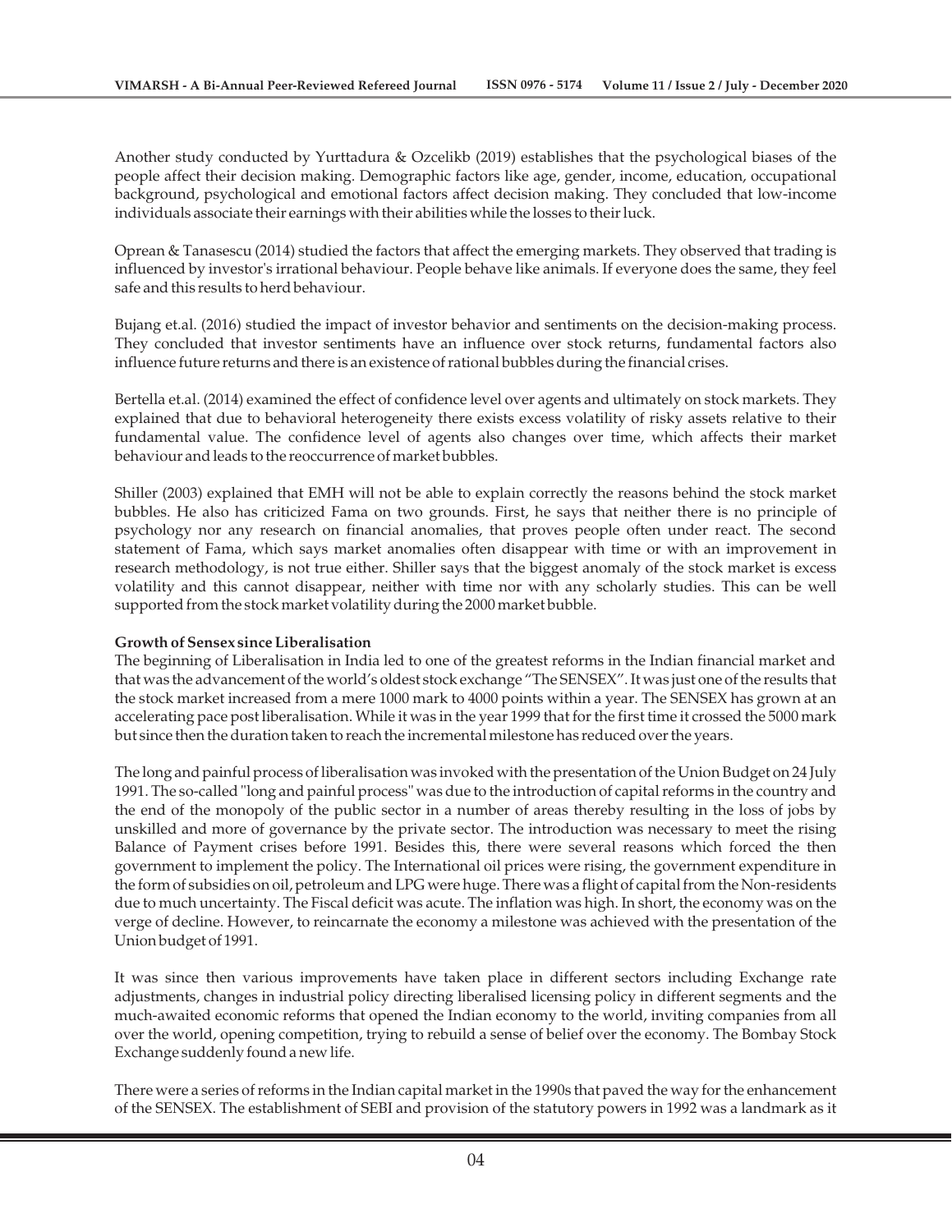was responsible for transparency in trading and also development of the capital market. The establishment of NSDL in 1996 and CDSL in 1999 opened the Electronic Trading Facility (ETF), promoting a conducive environment for reducing the trading cycle. Introduction of Index Futures and option proved the hedging option in the market.

Another important development of the reforms process was the opening up of the Mutual Fund Industry to the Private sector in 1992, breaking the monopoly of the government. Since 1992, Foreign Institutional investors were permitted to invest in the Indian markets and also Indians were allowed to trade in ADR's, GDR's, Foreign Currency Convertible bonds and Exchange Commercial Borrowings. Foreign companies were also allowed to raise money from the domestic market. The introduction of Exchange Traded derivative instruments Futures and Options in the year 2000 has provided the investors with the option of hedging and minimising risks. To sum up the Indian Capital Markets have gone through a series of reforms the results of which are bearing upon now and has made the BSE the largest tracked stock market in the world.

The success of liberalisation mainly depends on the extent to which the financial markets of the country are able to evolve and make the efficient utilization and mobilisation of financial resources in a productive manner. Since liberalization, the stock markets in the country are reaching new heights and the time to reach new milestones is also reducing with time. In this paper, we will go through the various highs and lows which one of the world's oldest Stock Exchange the BSE went through and will try to understand the factors responsible for such diverse movements. We shall also discuss the concept of Market bubbles and analyze the extent to which they have existed in Indian stock markets and whether the bursting of this bubble in 2020 led to the start of the recession phase in the country.

#### **The boom and bear phases since 1991**

Within these long cycles, the markets went through short periods of sharp upswings and downswings, particularly since 1991. Since 1991 we had seven bull markets and six bear markets of varying time periods and intensity. The bull market of 1991-92 witnessed 260 per cent appreciation in one year. During the long bull market of 2003-07, the index rose impressively from around 2500 to 21000, giving a return of 600 per cent in around 55 months.

During 1991, the stock market opened at 1027.38 points and by the end of the year, it has reached 1955.29 points. This was the result of policies implemented by the government.

The year 1992 saw the biggest rise in SENSEX. It opened at the beginning of the year with 1908.85 and reached 4546.58 points within the same year, making the biggest rise in the history of BSE at that point in time. However, on 28 April 1992, the Sensex saw the biggest decline of approx. 14% in any single day. The reason for the decline was the Harshad Mehta scam that came into the limelight after the enquiry was established to find out the cause for the decline leading to a bearish trend that lasted for about 2 years.

On March 31, 1997, the Sensex fell 302 points or 9 per cent closing at 3,360.89 due to uncertain political factors.

It was in the late 1990s that the prices of many tech companies began to rise with the expectation of a boom in the near future. As the internet expanded and started taking a big share in the lives of the people, the prices of such tech companies went on increasing.The "dotcom" economy was rising along with new internet-based companies seeming to pop up every single week. Companies were going to market with IPOs and fetching huge prices, with stocks sometimes doubling on the first day. This had made the people join the rally and make an investment, who were already thrilled with such a price rise. However, by the Month of March things began to change. The market crash started. On 4th April 2000, the Sensex value was 4907.41 and fell by 361 points resulting in one of the biggest declines in the index. In less than a month, nearly a trillion dollars' worth of stock value had completely disappeared. The Dot-com bubble that had been building up for the last few years came to a halt. The stocks sunk, fortunes were lost, and the economy came on the verge of a recession that lasted for a few years now.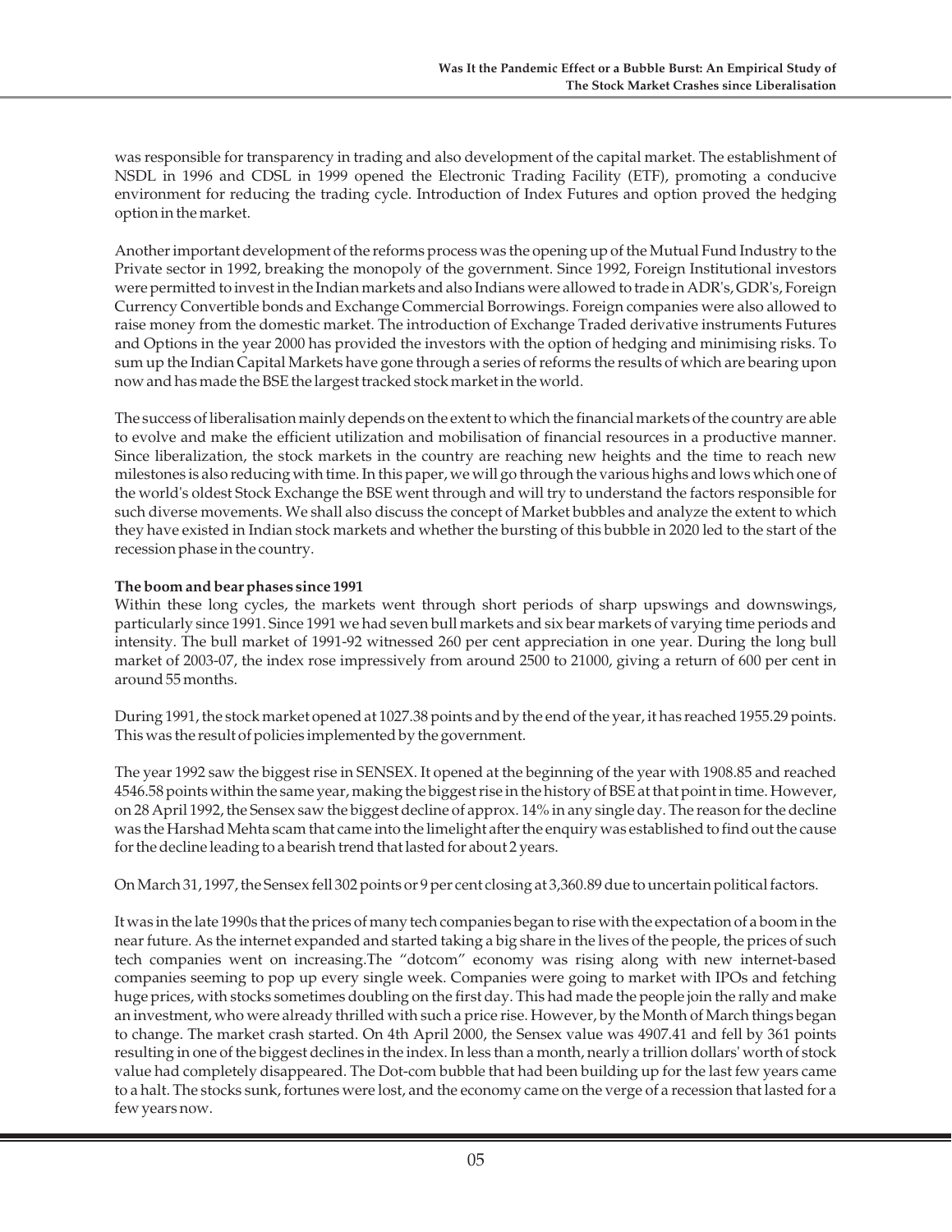Again on May 17, 2004, the Sensex crashed by more than 565 points or 12.53 per cent, amid fears that the new government may halt the privatisation of government-run companies. The investor wealth reduced by \$27 billion.

On May 18, 2006, the index fell by 826 points resulting in approx. 6% decline in the Sensex following heavy selling by foreign institutional investors, retail investors and weak global markets. The other reasons included the US, increasing CPI and the weakness in London Metal Market.

The year 2008 saw many big declines when there were international factors and that Indian stock markets are very well affected by global factors as we have seen in the previous cases when the markets fell. The reason for the decline was the so-called subprime crises that began in the US and then affected almost all the stock markets of the world and Indian Capital markets cannot dwell away from this fall. Easy credit and rising home prices resulted in a speculative real estate bubble.

While the market crashed in 2008, the problem started years earlier. In September 2008, the well-known investment firm in the US, Lehman Brothers collapsed, which added another factor responsible for the ongoing issues. The subprime mortgage crisis was the collective creation of the world's central banks, homeowners, lenders, credit rating agencies, underwriters, and investors. The borrowers who borrowed money for their homes at subprime rates could not return due to job losses and unemployment that created due to the fall of some of the biggest companies that asked for the bailout from the government.

As a result, the share prices began to decline as there were no more new investors entering the market and the fear of a deeper fall made people to keep away from it that ultimately resulted in the bursting of the bubble. The subprime mortgage crisis didn't just hurt homeowners; it had a ripple effect on the global economy leading to the Great Recession which lasted between 2007 and 2009. This was the worst period of economic downturn since the Great Depression of 1929.

As we can see that at the beginning of the year the Sensex was trading at 18919.57 points and in the same year on 24th October it turned down to 9570.71 points. The markets fell by more than 2000 points on 21st January and the by 2273 points the next day on 22nd January creating approx. 13.32% decline. The decline continued during the times ahead and the stock markets saw once again the biggest crash on 24th October 2008 when the Sensex fell by 13% approx. The recession phase that has started by now kept on during a few more years.

It was on 24th August 2015 that once again the Sensex saw a major decline of more than 1700 points on any single day from its peak. The major reasons for the crash included the crash in Asian markets, the fall of the rupee to its lowest for two years and the continuous fall in the crude oil prices.

The beginning of the year 2020 marked a new milestone in Sensex history as it reached its highest ever score on 20th January 2020 at 42273.87points. The investors were very much positive with the Sensex making new records despite the economic survey showed a decline in the GDP during 2018-19. Due to political certainty and a huge mandate from the public and the expectations of a booming economy from a stable government made people invest in the stock market. However, this rise in January 2020 converted into fall slowly and steadily when the world began facing the aftermaths of a new virus that has entered almost all the countries of the world. The countries, for the first time, closed their economies to prevent the spreading of an unknown virus that emerged in China known as Covid-19.

As a result, the Sensex fell by 1092 points on 1 February 2020 with the rising expectations of the spread of the disease in the country and the unavailability of any proper medicine at the moment. Again on 28 February, the Sensex fell by 1526 points. On 6th March the Sensex fell by 1460 points. On the rising uncertainty with the unavailability of any medications and increasing spread of the disease along with the political pressure to shut down the entire economy, the ambiguity in the stock market kept on rising, leading to a decline and the Sensex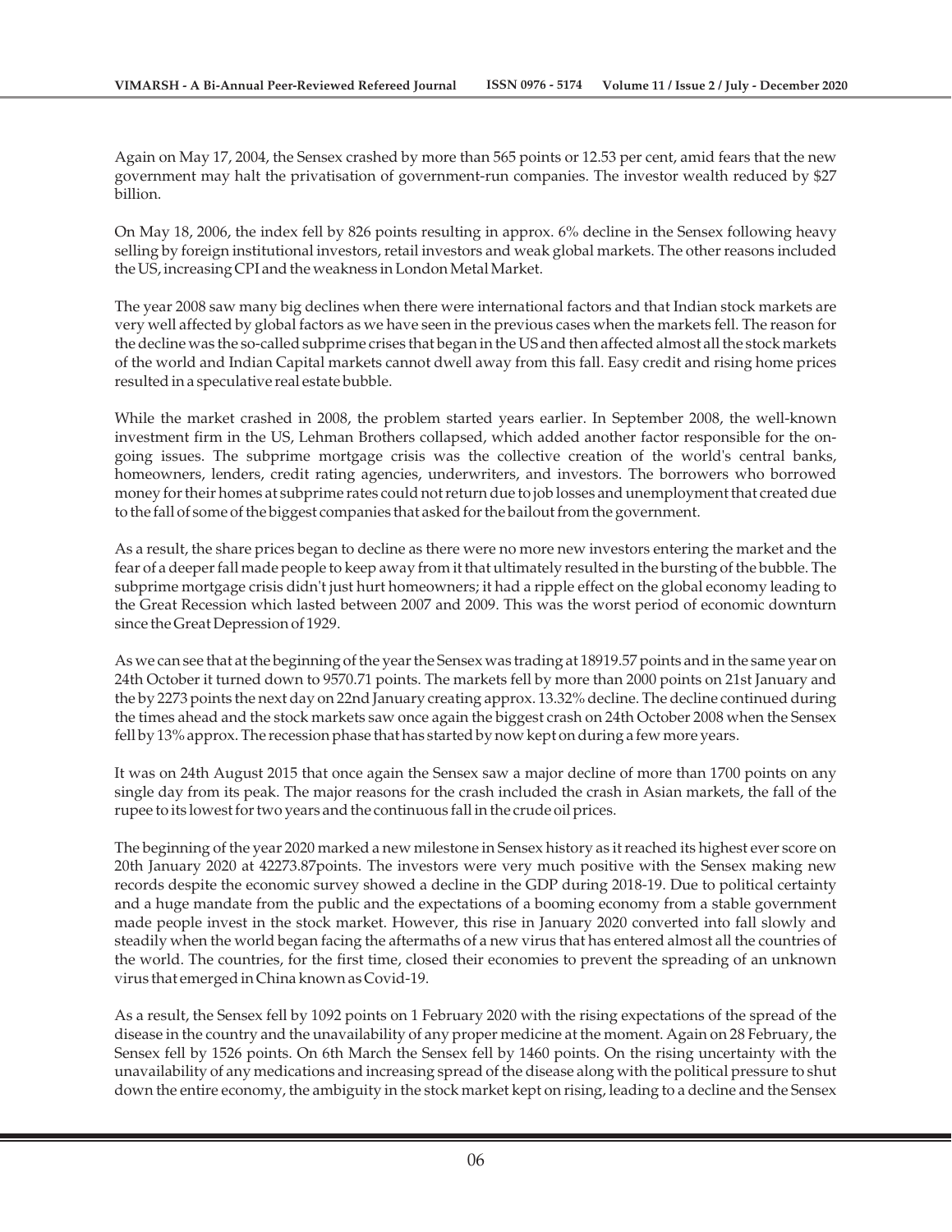made its 52-week low as on 24th March 2020 at 25638.9points.From the table below it is clear that the growth bubble burst in 2000, then recovered only to be slammed by the housing bubble of 2008, and then the 2010s drove up multiples to coming into the decade of the 2020s. Table 1 shows the maximum percentage declines in Sensex since 1991.

| Year | Maximum points | Minimum Points | % change |
|------|----------------|----------------|----------|
| 1991 | 1955.29        | 1027.38        | 47.46    |
| 1992 | 4546.58        | 2615.37        | $-42.48$ |
| 1993 | 3459.07        | 2617.78        | 24.32    |
| 1994 | 4643.31        | 3436.87        | $-25.98$ |
| 1995 | 3943.66        | 3110.49        | $-21.13$ |
| 1996 | 4131.22        | 2713.12        | $-34.33$ |
| 1997 | 4605.41        | 3096.65        | 32.76    |
| 1998 | 4322           | 2741.22        | $-36.58$ |
| 1999 | 5150.99        | 3042.25        | 40.94    |
| 2000 | 6150.69        | 3491.55        | $-43.23$ |
| 2001 | 4462.11        | 2594.87        | $-41.85$ |
| 2002 | 3758.27        | 2828.48        | 24.74    |
| 2003 | 5920.76        | 2904.44        | 50.94    |
| 2004 | 6617.15        | 4227.5         | 36.11    |
| 2005 | 9442.98        | 6069.33        | 35.73    |
| 2006 | 14035.3        | 8799.01        | 37.31    |
| 2007 | 20498.11       | 12316.1        | 39.92    |
| 2008 | 21206.77       | 7697.39        | $-63.7$  |
| 2009 | 17530.94       | 8047.17        | 54.1     |
| 2010 | 21108.64       | 15651.99       | 25.85    |
| 2011 | 20664.8        | 15135.86       | $-26.76$ |
| 2012 | 19612.18       | 15358.02       | 21.69    |
| 2013 | 21483.74       | 17448.71       | 18.78    |
| 2014 | 28822.37       | 19963.12       | 30.74    |
| 2015 | 30024.74       | 24833.54       | $-17.29$ |
| 2016 | 29077.28       | 22494.61       | 22.64    |
| 2017 | 34137.97       | 26447.06       | 22.53    |
| 2018 | 38989.65       | 32483.84       | 16.69    |
| 2019 | 41809.96       | 35287.16       | 15.6     |
| 2020 | 42273.87       | 25638.9        | $-39.35$ |

**Table 1**

*\*As on 31st August 2020*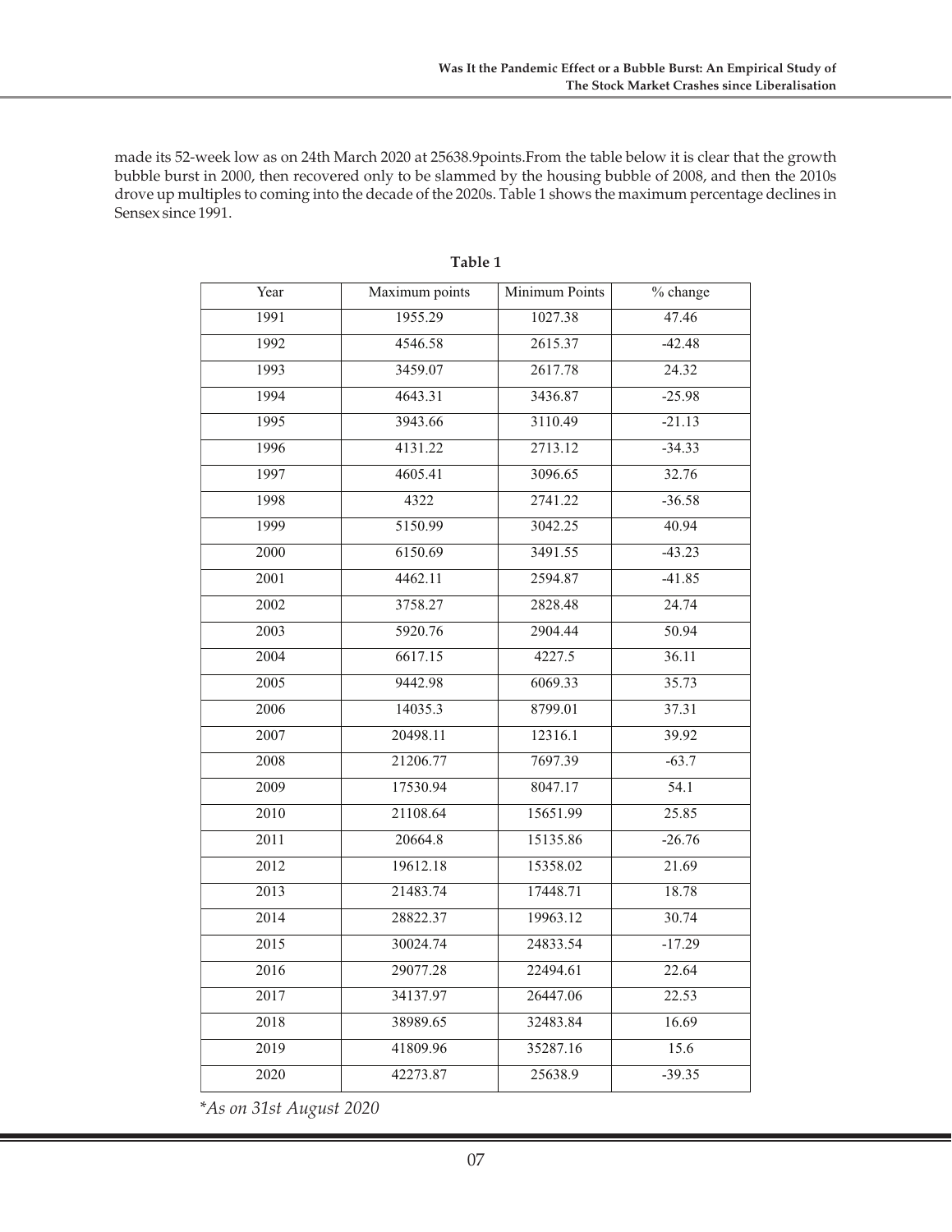

The given graph clearly shows that the year 2008 was the worst hit, with more than 63% decline in Sensex in any year. The subprime crises affected the global markets, which resulted in a sharp decline. Also in the year 1992, when the Harshad Mehta scam took place, the Sensex fell by 43% approximately. After that, due to intervention by regulatory bodies, things improved when again in 1999 another scam came into light. Along with that, the Tech bubble burst in 2000 lead to a decline in Sensex by more than 43% and by 42% the subsequent year when the situation began to improve, and the markets started rising, reaping the benefits of a growing economy. The current pandemic has affected Sensex to a great extent, leading to a decline of 40% from its highest value.

Table 2 shows the biggest falls on any single day since 1991.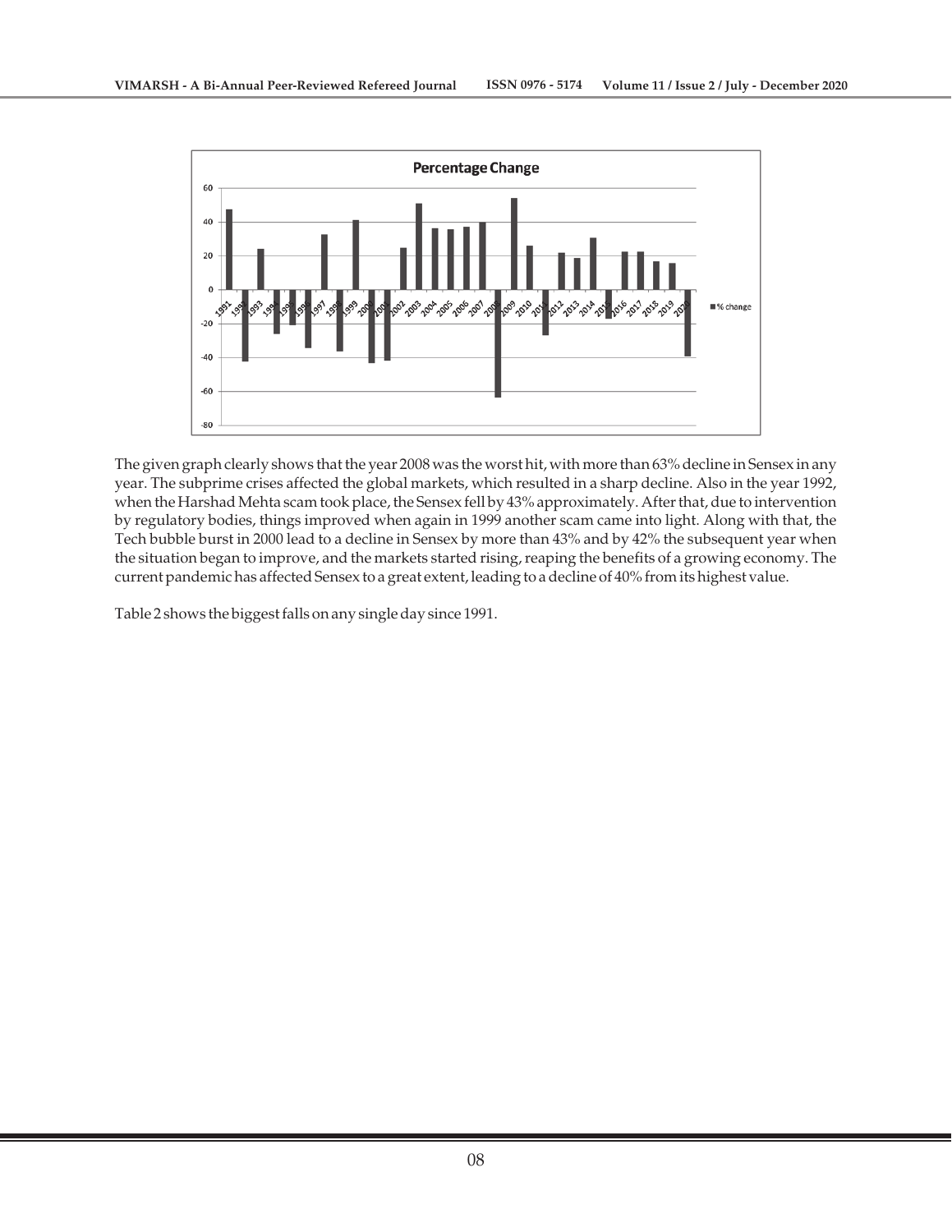| Biggest falls in Sensex since 1991 on any single day |          |                      |                    |  |  |  |  |
|------------------------------------------------------|----------|----------------------|--------------------|--|--|--|--|
| Date                                                 | High     | Sensex Fall (points) | Percentage Decline |  |  |  |  |
| 21-01-2008                                           | 18919.57 | 2062                 | 10.90              |  |  |  |  |
| 09-03-2020                                           | 36950.2  | 1841                 | 4.98               |  |  |  |  |
| 24-08-2015                                           | 26730.4  | 1741                 | 6.51               |  |  |  |  |
| 28-02-2020                                           | 39087.47 | 1526                 | 3.90               |  |  |  |  |
| 24-10-2008                                           | 9570.71  | 1205                 | 12.59              |  |  |  |  |
| 01-02-2020                                           | 40905.78 | 1092                 | 2.67               |  |  |  |  |
| 17-03-2008                                           | 15326.93 | 1022                 | 6.67               |  |  |  |  |
| 03-03-2008                                           | 17227.56 | 944                  | 5.48               |  |  |  |  |
| 06-03-2020                                           | 37747.07 | 1460                 | 3.87               |  |  |  |  |
| 22-01-2008                                           | 17068.57 | 2273                 | 13.32              |  |  |  |  |
| 18-05-2006                                           | 12163.98 | 826                  | 6.79               |  |  |  |  |
| 28-04-1992                                           | 4112.78  | 570                  | 13.86              |  |  |  |  |
| 17-05-2004                                           | 5020.89  | 565                  | 11.25              |  |  |  |  |
| 15-05-2006                                           | 12272.64 | 463                  | 3.77               |  |  |  |  |
| 22-05-2006                                           | 11142.9  | 457                  | 4.10               |  |  |  |  |
| 19-05-2006                                           | 11697.11 | 453                  | 3.87               |  |  |  |  |
| 04-04-2000                                           | 4907.41  | 361                  | 7.36               |  |  |  |  |
| 12-05-1992                                           | 3307.71  | 334                  | 10.10              |  |  |  |  |
| 14-05-2004                                           | 5416.04  | 330                  | 6.09               |  |  |  |  |
| 06-05-1992                                           | 3579.87  | 327                  | 9.13               |  |  |  |  |

# **Table 2**

*(Source: BSE India)*

\*The percentage decline is calculated as the ratio of Sensex fall to the maximum value of the index on any single day.

\*Sensex Fall is calculated as the difference between the highest value of the Sensex on any single day and the minimum value on any single day.

Table 3 shows the highs, lows, open and close of Sensex in this duration.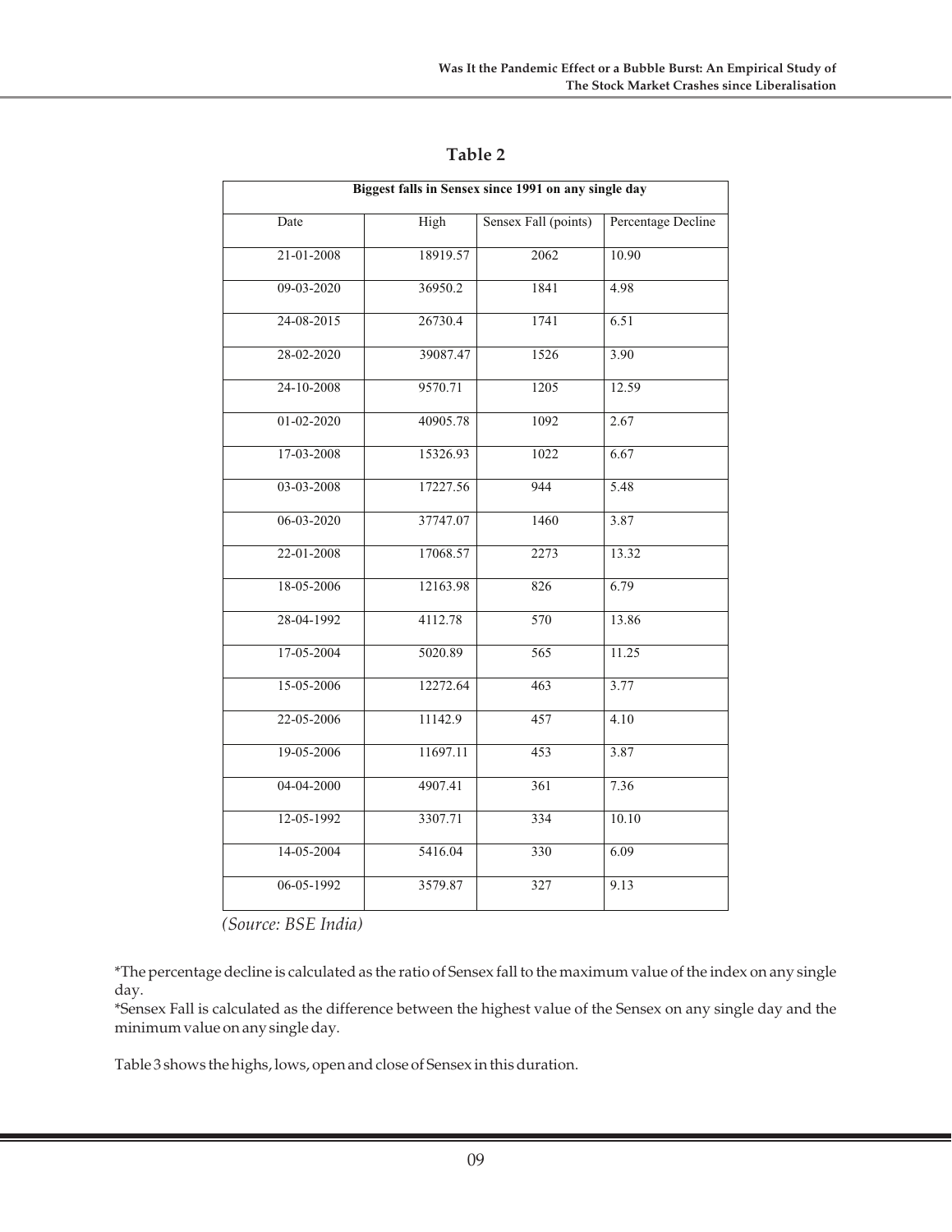| Year | Open     | High     | Low      | <b>Close</b> |
|------|----------|----------|----------|--------------|
| 1991 | 1027.38  | 1955.29  |          | 1908.85      |
| 1992 |          | 4546.58  |          | 2615.37      |
| 1993 | 2617.78  | 3459.07  |          | 3346.06      |
| 1994 | 3436.87  | 4643.31  |          | 3926.9       |
| 1995 | 3910.16  | 3943.66  |          | 3110.49      |
| 1996 | 3114.08  | 4131.22  | 2713.12  | 3085.2       |
| 1997 | 3096.65  | 4605.41  | 3096.65  | 3658.98      |
| 1998 | 3658.34  | 4322     | 2741.22  | 3055.41      |
| 1999 | 3064.95  | 5150.99  | 3042.25  | 5005.82      |
| 2000 | 5209.54  | 6150.69  | 3491.55  | 3972.12      |
| 2001 | 3990.65  | 4462.11  | 2594.87  | 3262.33      |
| 2002 | 3262.01  | 3758.27  | 2828.48  | 3377.28      |
| 2003 | 3383.85  | 5920.76  | 2904.44  | 5838.96      |
| 2004 | 5872.48  | 6617.15  | 4227.5   | 6602.69      |
| 2005 | 6626.49  | 9442.98  | 6069.33  | 9397.93      |
| 2006 | 9422.49  | 14035.3  | 8799.01  | 13786.91     |
| 2007 | 13827.77 | 20498.11 | 12316.1  | 20286.99     |
| 2008 | 20325.27 | 21206.77 | 7697.39  | 9647.31      |
| 2009 | 9720.55  | 17530.94 | 8047.17  | 17464.81     |
| 2010 | 17473.45 | 21108.64 | 15651.99 | 20509.09     |
| 2011 | 20621.61 | 20664.8  | 15135.86 | 15454.92     |
| 2012 | 15534.67 | 19612.18 | 15358.02 | 19426.71     |
| 2013 | 19513.45 | 21483.74 | 17448.71 | 21170.68     |
| 2014 | 21222.19 | 28822.37 | 19963.12 | 27499.42     |
| 2015 | 27485.77 | 30024.74 | 24833.54 | 26117.54     |
| 2016 | 26101.5  | 29077.28 | 22494.61 | 26626.46     |
| 2017 | 26711.15 | 34137.97 | 26447.06 | 34056.83     |
| 2018 | 34059.99 | 38989.65 | 32483.84 | 36068.33     |
| 2019 | 36161.8  | 41809.6  | 35287.16 | 41253.74     |
| 2020 | 41349.36 | 42273.87 | 25638.9  | 38628.29     |

**Table 3 Movement of Sensex and its Open, High, Low, Close since 1991**

*(Source: BSE India) \*As on 31st August 2020.*



*\*Open and close values since 1991-2020 (as on 31st August 2020)*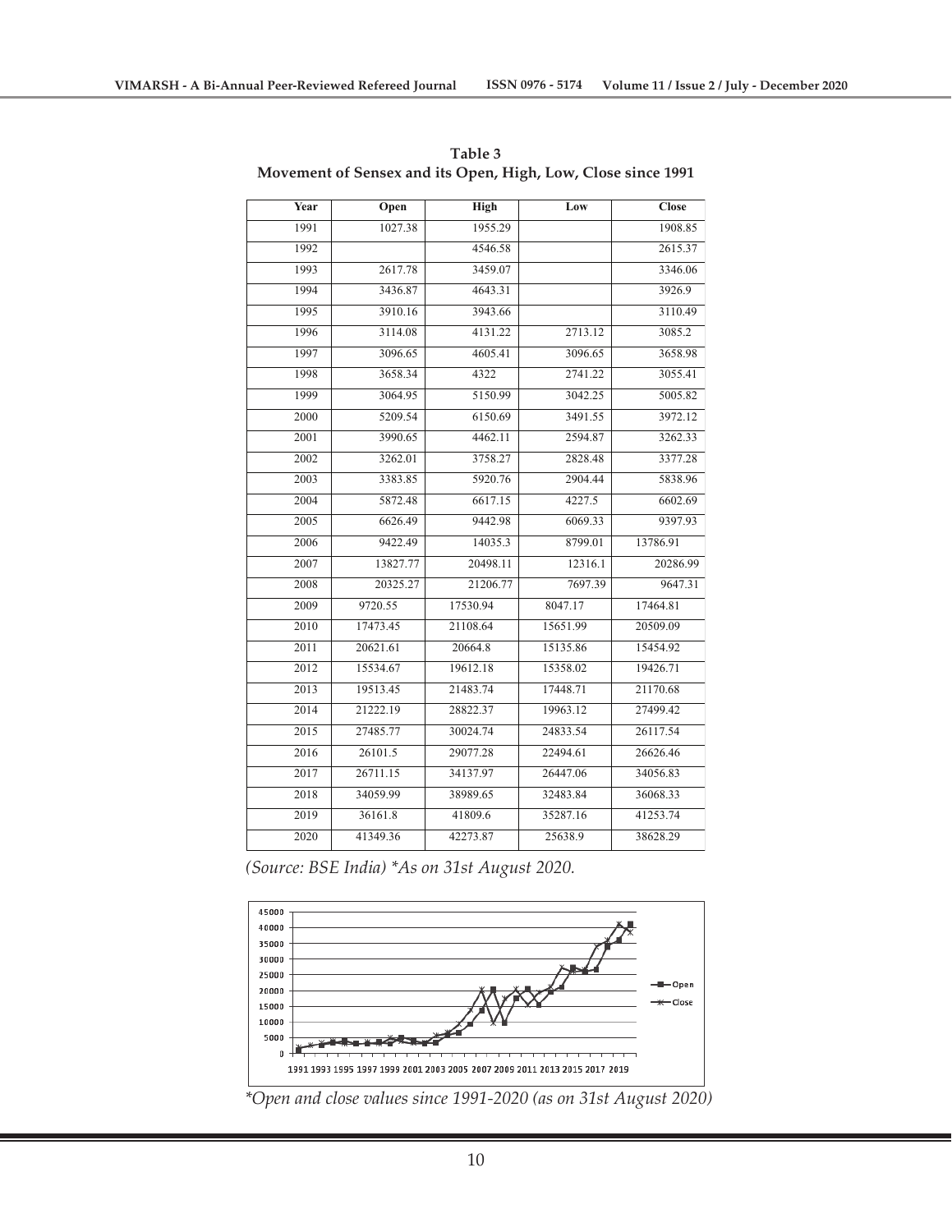

*\*Highest and Lowest values of Sensex since 1991-2020 (as on 31st August 2020)*

#### **The Stock Market behaviour and the Pandemic effect:**

The worldwide Stock markets have a history of crash and recovery, and the Indian Stock Market is no different from that. The current market has crashed around 30 per cent in less than three months. Due to COVID-19, no one knows when the economy will be back on track. Some Experts even compare this meltdown of economies with the "Great Depression" of the 20th Century. The "Great Depression" started in 1929 and lasted until the late 1930s. Between 1929 and 1932, worldwide Gross Domestic Product (GDP) fell by an estimated 15 per cent. By comparison, worldwide GDP fell by less than 1 per cent from 2008 to 2009 during the Great Recession.

The behaviour of the people during these times has affected a lot the movement of the stock market. The Efficient Market Hypothesis by Fama says that people are rational. However, we have seen repeatedly that people are normal and are affected by a lot of cognitive biases like trading in herds, being overconfident while trading and taking decisions based on their previous experiences. Such factors are recognised as behavioural factors that affect the decision making of the people when they are trading in the stock market.

The Noble Laureate Robert Shiller recently said that this pandemic is generating a lot of scary narratives which is affecting investor behavior. "This is creating a Heuristics effect, a kind of mental shortcut that people use while taking decisions instead of rational thinking". In the present time, there is so much fear everywhere and therefore people are reacting with a lot of emotions. He added that COVID-19 has brought about two pandemics, not just one. The first is COVID-19 health pandemic. The second is a pandemic of anxiety over the economic consequences of the first.The pandemic of financial anxiety, spreading through panicked reaction to price drops and changing narratives, has a life of its own.

As per an interview Steve Chiavarone, a portfolio manager and equity strategist, this pandemic effect is different from the previous crashes. This is because it is the first time in history that we have seen a shutdown of the entire economy. Things have come to a standstill around the world. The complete lockdown was imposed on 24th March in the country, which continued till 31st May 2020. During this time period, economic activities were completely hampered. The productions as well as the distribution activities were held back. This results in a situation of fear among the people. The internet bubble of 2000 was caused due to the rise in market rates of internet-based securities, much higher than their intrinsic value. In 2007 the markets crashed due to the bursting of the Housing bubble impacting the entire world. However, this crash hasn't been caused by an imbalance in balance sheets but a life-and-death struggle with a microscopic invader, the virus that causes the lung disease, Covid-19.Extreme social distancing is hell for airlines, cruise ships, restaurants, hairdressers, retailers—the list goes on. Few companies have not announced mass layoffs yet, but they're bound to do so soon if no money is coming in.

"This is different. The thing that is scarier about it is you've never been in a scenario where you shut down the entire economy," Steve Chiavarone, portfolio manager and equity strategist with Federated Hermes, told Bloomberg News on March 16. "You get a sense in your stomach that we don't know how to price this and that markets could fall more."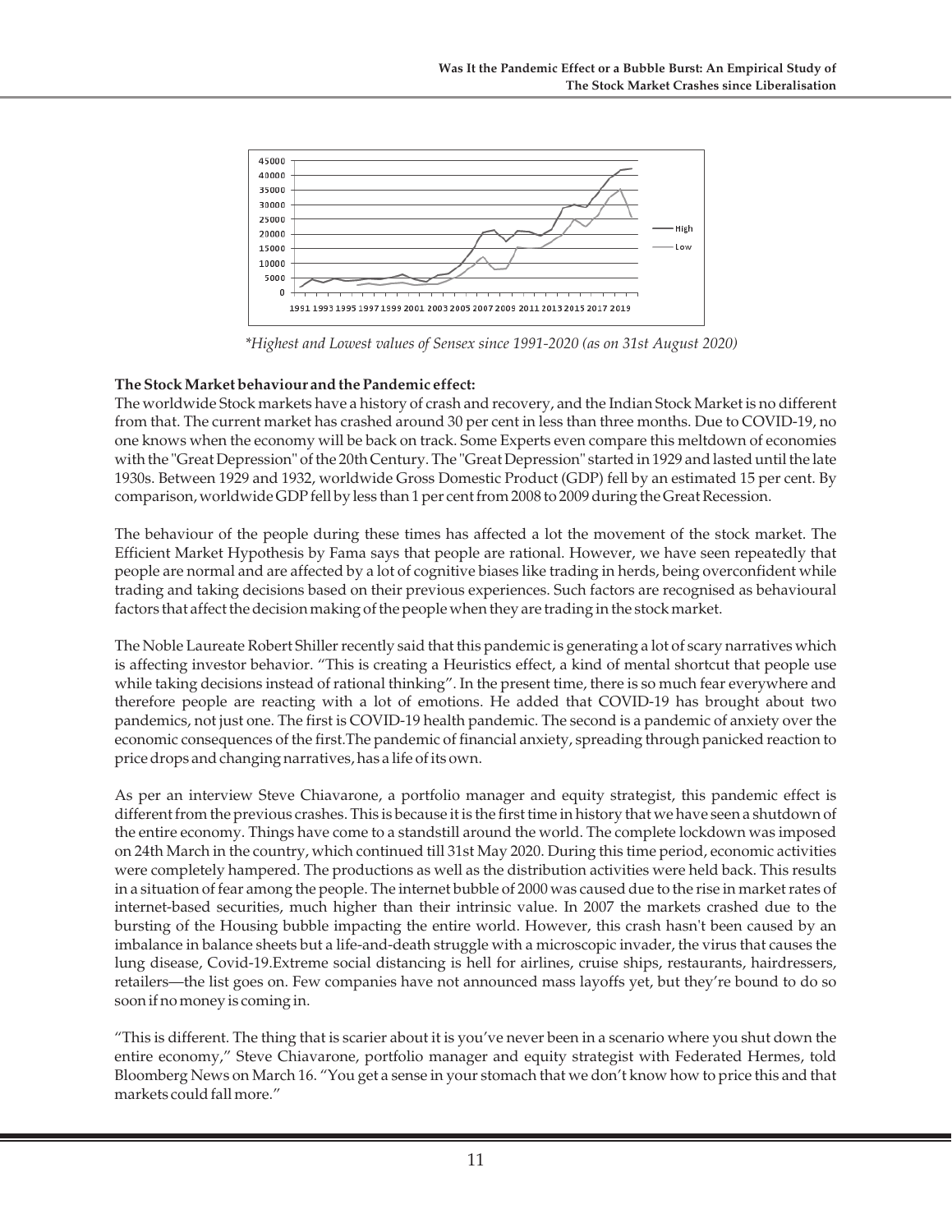# **CONCLUSION**

During the time span of approx. 30 years, the Sensex has travelled a long way from being negligible at 1000 points to gigantic 42000 points. A number of financial reforms since liberalisation within the country along with the opening of the economy to global markets have geared up the Sensex to move upwards slowly and steadily. Although the Global markets at times had negative effects on the stock market, we cannot always stay in isolation. Globalisation also has made the stock market to improve by diverting the net worth from FII's to the Stockmarkets, allowing foreign companies to make fresh issues in Indian markets and the Indian companies to issue ADR's and GDR's. All theses have resulted in the stock market making new highs.

However, we have seen many times, after a positive run for a few years, such factors arise that force the stock market to decline incessantly that pushes the economy towards recession. This can be said that the business cycle continues to operate at the rear and even the stock markets cannot escape from this cycle.

According to Wikipedia, a stock market bubble occurs when "market participants drive stock prices above their value in relation to some system of stock valuation." Even though COVID-19 (Corona Virus December 2019) was first identified in December 2019, it was not recognized as a pandemic until February 2020, when the Indian stock market commenced to drop by more than 60% i.e. from approx 42000 points on January 20, 2020, to approx. 25000 points through mid-March. But then remarkably it recovered, even though corporate earnings remain in the dumps. The Indian economy is officially in a recession, data released by the Ministry of Statistics and Programme Implementation showed that India's Gross Domestic Product had contracted by 23.9% for the first quarter.

Nevertheless, the Sensex has started rising once again after reaching its minimum in March despite the fact that the economy is still under turn down, which can be clearly seen from the growth rate of GDP. So it can be said that even though the pandemic tried to burst the bubble, it could not. At first, observers believed that COVID-19 would be the match that lit the market's overvaluation tinder, but they were wrong, at least so far. As we know the stock market will reconnect with the economy, it is not far off that we can see the bursting of the bubble. The pandemic is not yet over, and its repercussions will be felt for years after a vaccine is found. It's not going away. So, the famous quote can be functional here: You can ride the bubble, but remain vigilant for the pin.

## **BIBLIOGRAPHY**

- *Azarmi, T., Lazar, D., & Jeyapaul, J. (2011). Is The Indian Stock Market A Casino? Journal of Business & Economics Research (JBER), 3(4). https://doi.org/10.19030/jber.v3i4.2767*
- *Banga, R. and Das, & Abhijit. (2012). TWENTY YEARS OF INDIA'S LIBERALIZATION: EXPERIENCES AND LESSONS. Centre for WTO studies.*
- *Bertella, M. A., Pires, F. R., Feng, L., & Stanley, H. E. (2014). Confidence and the stock market: An agent-based approach. PLoS ONE, 9(1), 1–10. https://doi.org/10.1371/journal.pone.0083488*
- *Bujang, I., Fauze, A., Hamit, A., Lai, A. A., Fikri, M., Taufik, L., Hakim, A., & Karia, A. A. (2016). A parametric survival analysis of fundamental factors and sentiment index towards future stock returns: a new chapter of global financial crisis 2007. Journal of Business and Retail Management Research (JBRMR), 10(2), 9–10.*
- *Financial Crisis 2007-2009. How Real Estate Bubble and Transparency and Accountability Issues Generated and Worsen the Crisis, Bilal Aziz, EstudiosFronterizos, nuevaépoca, vol. 13, núm. 26, julio-diciembre de 2012.*
- *2020, Pandemic Coronavirus Covid 19. Retrieved from https://www.weforum.org/agenda/2020/04/pandemicscoronavirus-covid19-economics-finance-stock-market-crisis/.*
- *Shiller. R. (2020),Why investors are comparing Covid 19 to the Great Depression.Retrieved from https://www.thinkadvisor.com/2020/04/24/robert-shiller-why-investors-are-comparing-covid-19-to-the-greatdepression/#.*